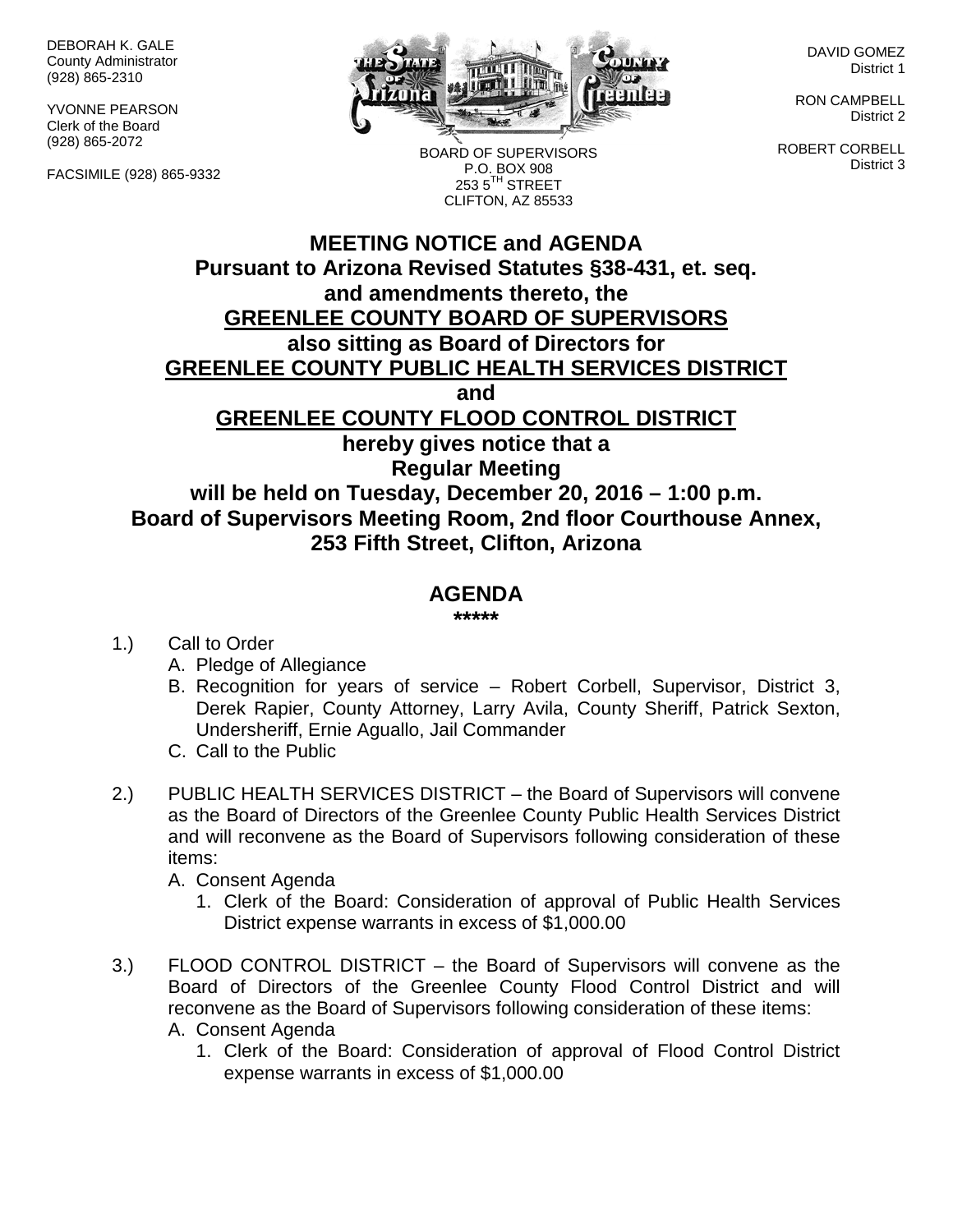- 4.) Tony Hines, Public Works Manager Facilities/Fleet
	- A. Consideration of award of bids for the purchase of one (1) 2017 4X4 1 Ton 4 door pickup for the Public Works - Roads Division
- 5.) Consideration of adoption of Resolution 16-12-04 regarding 2016 Legislative **Priorities**
- 6.) Kay Gale, County Administrator
	- A. County and State budget and legislative issues
	- B. Calendar of Events
- 7.) Consent Agenda
	- A. Clerk of the Board: Consideration of approval of minutes to previous meetings – 10/20/16; 11/01/16; 11/15/16; 11/18/16; 12/06/16
	- B. Clerk of the Board: Consideration of approval of expense warrants in excess of \$1,000.00 – Voucher 1041; 1044
	- C. County Assessor: Consideration of approval of Employee Transaction Form P. Willey, Appraiser I
	- D. County Attorney: Consideration of approval of Employee Transaction Form: R. Gilliland, Chief Deputy County Attorney
	- E. County Sheriff: Consideration of approval of Employee Transaction Form: J. Smerglia, Patrol Sergeant
	- F. Clerk of the Board: Consideration of adoption of Resolution 16-12-02 and 16- 12-03 to remove Ernie Aguallo as signatory on Sheriff's Department National Bank of Arizona bank accounts
	- G. Clerk of the Board: Consideration of approval of Certification of the 5% Fill the Gap Set Aside fund collected for fiscal year 2015/2016 in the amount of \$22,744.20 to be distributed pursuant to ARS 41-2421.E
	- H. Clerk of the Board: Consideration of approval of the contract with A Great Northern A'fair for providing a variety of adult and children's rides, games, food and confection concessions at the 2017 County Fair
- 8.) Supervisor Reports

Supervisor David Gomez

- A. Eastern Arizona Counties Organization Meeting
- B. Arizona Small Counties Meeting
- C. County Supervisors Association Meeting

Ron Campbell

A. County Supervisors Association Meeting